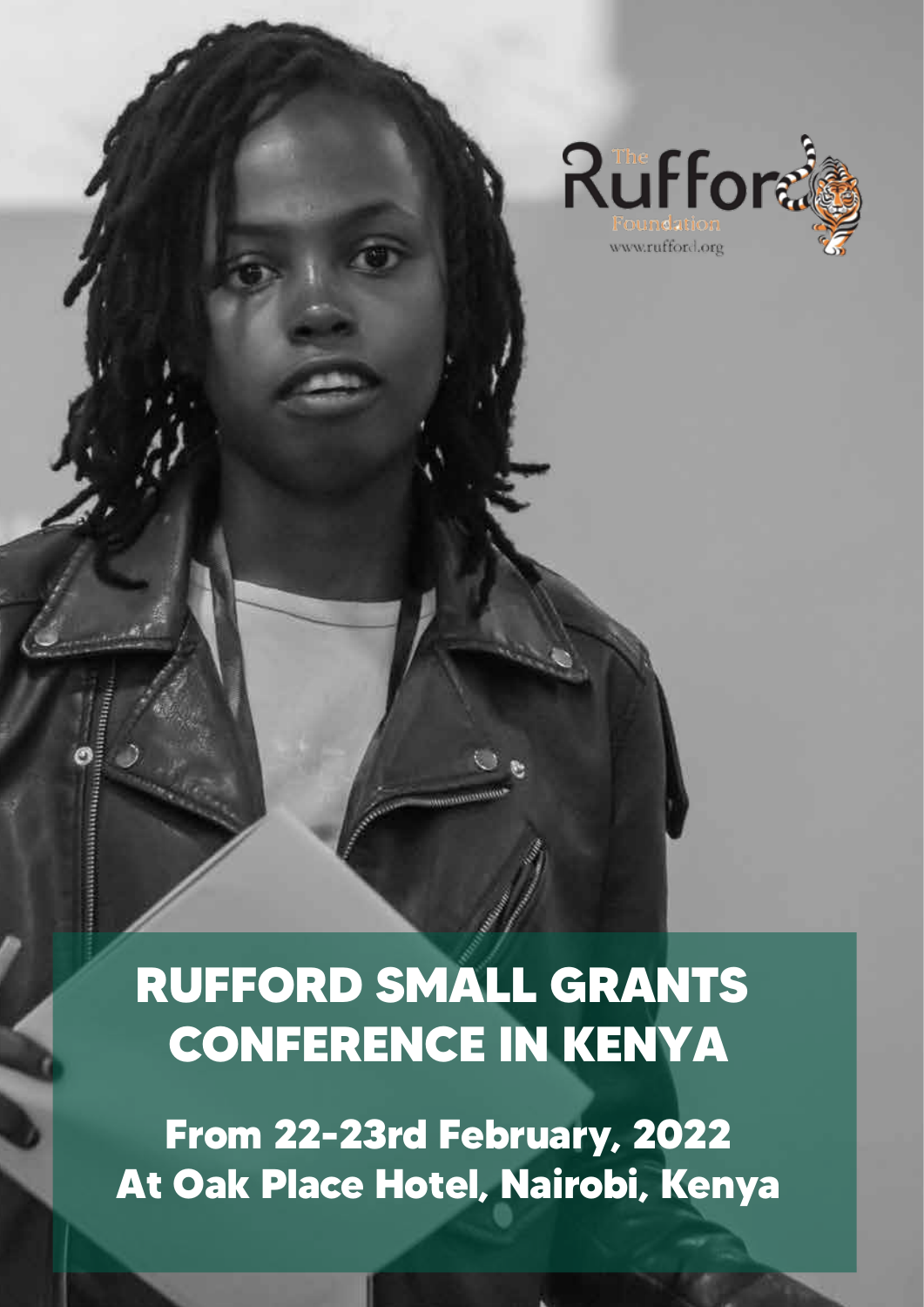

|              | <b>ACKNOWLEDGEMENT</b>                    | 01 |
|--------------|-------------------------------------------|----|
|              | <b>Guest of Honour</b>                    | 02 |
|              | The conference organising team            | 03 |
| $\mathbf{L}$ | <b>BACKGROUND</b>                         | 04 |
| II.          | THE CONFERENCE THEME AND MAIN OBJECTIVES  | 04 |
| III.         | THE CONFERENCE PARTICIPANTS               | 04 |
| $W_{\cdot}$  | THE CONFERENCE SUCCESS AND IMPACTS        | 05 |
|              | THE CONFERENCE SUCCESS                    | 05 |
|              | THE CONFERENCE IMPACTS                    | 08 |
|              | <b>V. THE CONFERENCE PROCEEDINGS</b>      | 10 |
|              | THE IMPACT OF THE RSGs                    | 11 |
|              | <b>CHALLENGES FACED AND ISSUES RAISED</b> | 14 |
|              | <b>THE RECOMMENDATIONS</b>                | 15 |
|              | <b>VI. ANNEX</b>                          | 16 |
|              | <b>LIST OF PARTICIPANTS</b>               | 16 |
|              | <b>CONFERENCE SCHEDULE</b>                | 17 |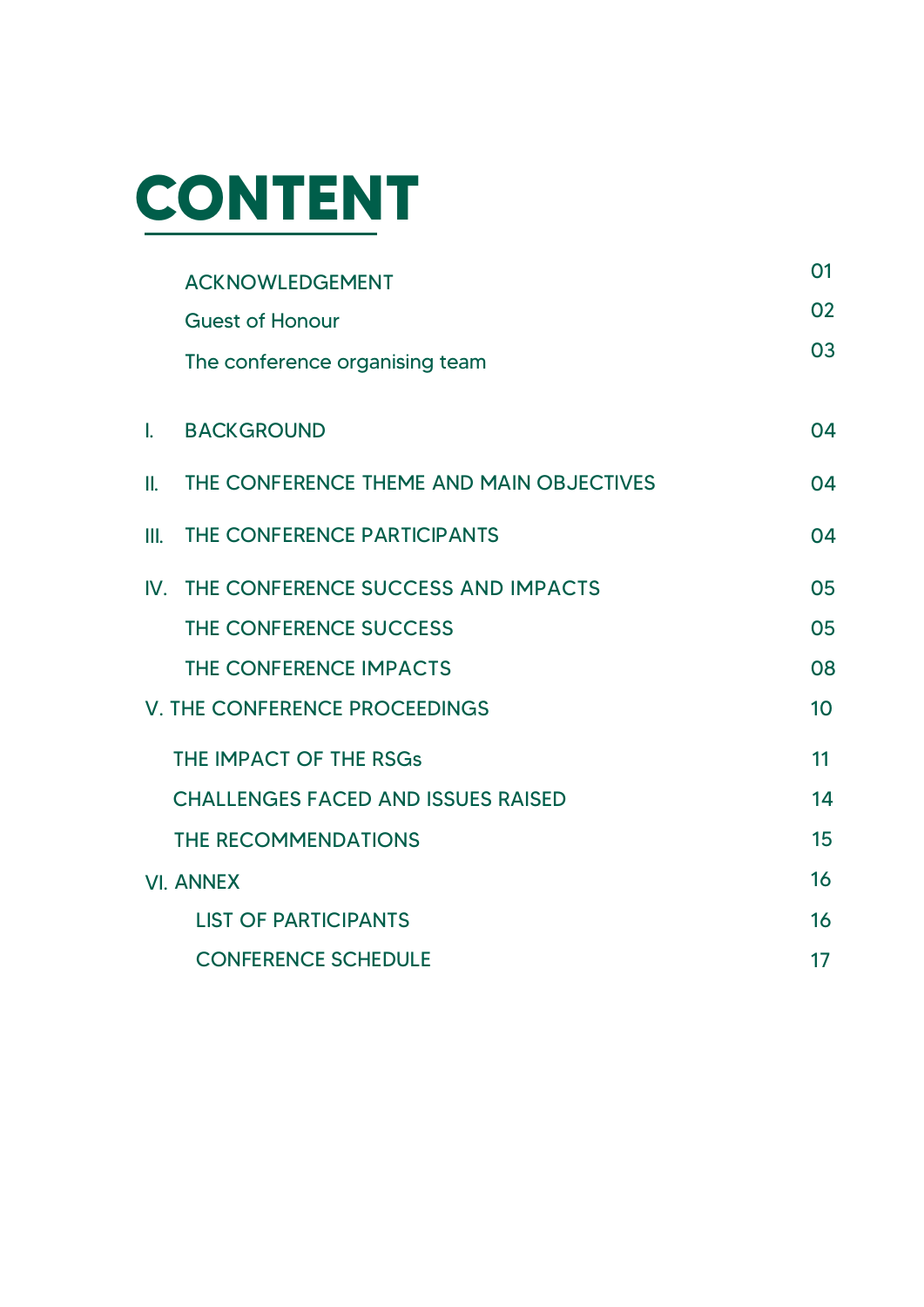# **ACKNOWLEDGEMENT**

My special thanks go to The Rufford Foundation for fully funding this conference and more specifically to Mr. Josh Cole, the director of the Rufford Small Grants, for guiding the organization of this conference.

I thank the conference Guest of Honour Dr. David K. Kuria, the Government Minister for Water, Environment, Energy and Natural Resources at Kiambu County, Kenya who represented the Kenyan Government and Decision Makers, interacted with the participants and officially opened the conference.

I again want to thank all the participants, more especially those who made presentations and chaired sessions. My heartfelt appreciation goes also to the conference team below for their resourcefulness, time and effort committed to organising and making this conference a success.

Thank You All Once Again! **Alphonse Karenzi The Rufford Kenya Conference Coordinator**



Creative Educational Games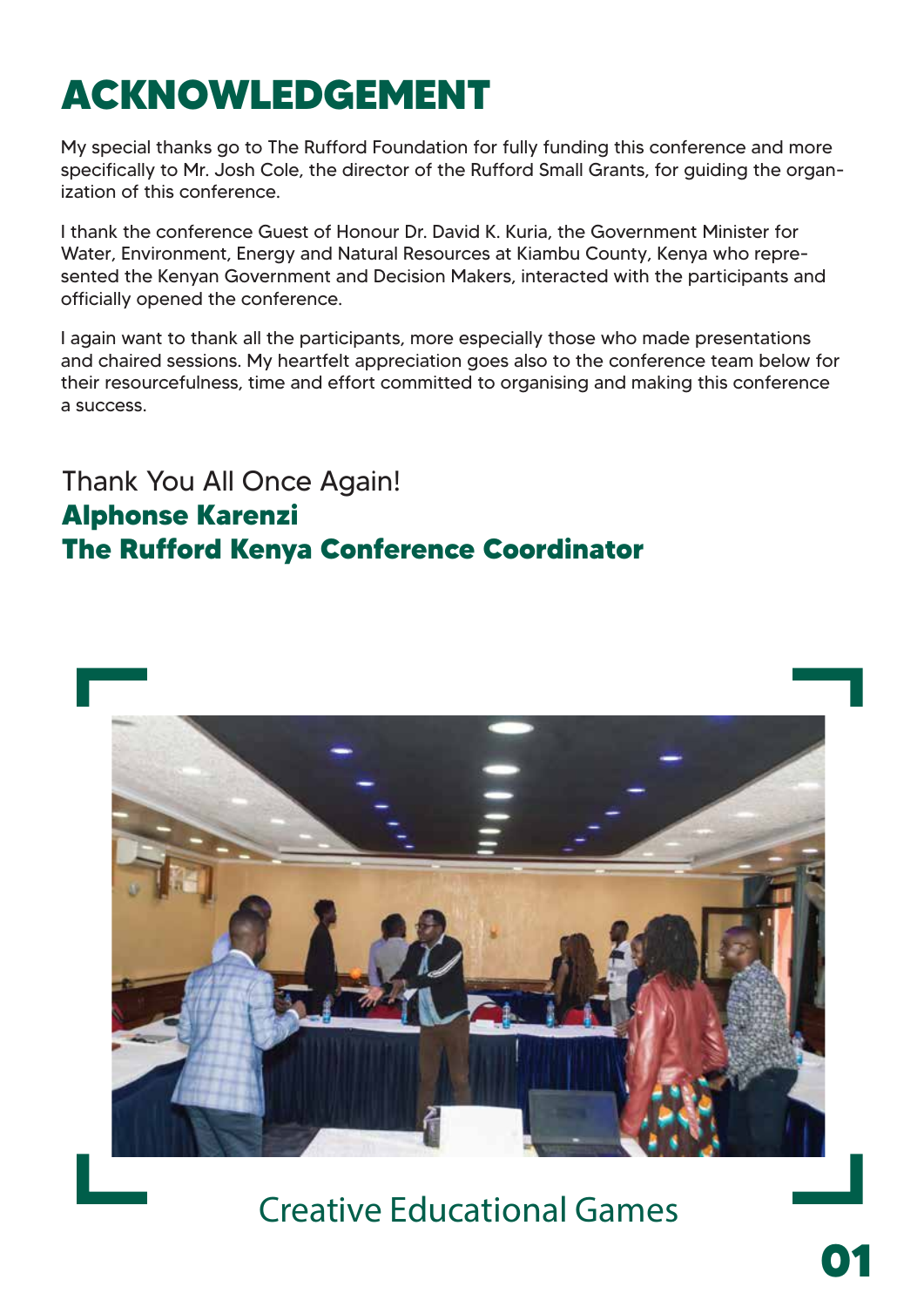# **THE GUEST OF HONOUR**

Dr. David K. Kuria, is a Past Three Rufford Grants Recipient and the current Government Minister for Water, Environment, Energy and Natural Resources at Kiambu County. He was the guest of honour and the Kenyan Government and Decision Makers Representative during the conference.

I'm very proud of being a Rufford Alumni. I actually want to write a letter of appreciation to the Rufford Foundation. Through using the three Rufford Grants well, I have been rewarded more than I aspired to be. I have been able to: solve community problems, mentor young conservationists including Martha Nzisa who is seated here, and benefit Communities, Government and other institutions."

#### **Dr. David Said.**

He also gave a short heart-to-heart lecture and opened up a great discussion by highlighting some key issues and advice that the Rufford Grant Recipients and Applicants should consider. The following are the key issues and advice highlighted:

- 1. The RSG is small money to test your management capacity.
- 2. Use the resources and funds very well for your own good and professional development.
- 3. Have a clear vision, objectives, and benefits
- 4. Never shift from your gaols because of Money,
- 5. First, second and third Projects should speak to each other,
- 6. All the RSG Project should speak to a specific problem,
- 7. We all should support the Rufford Foundation and let them know they have Ambassadors.

He finally thanked the Rufford Foundation for caring about their Grantees and organizing for them this helpful conference, welcomed all the participants and on behalf of Kenyan Government declared the Rufford Conference Kenya 2022 officially open.



Dr. David K. Kuria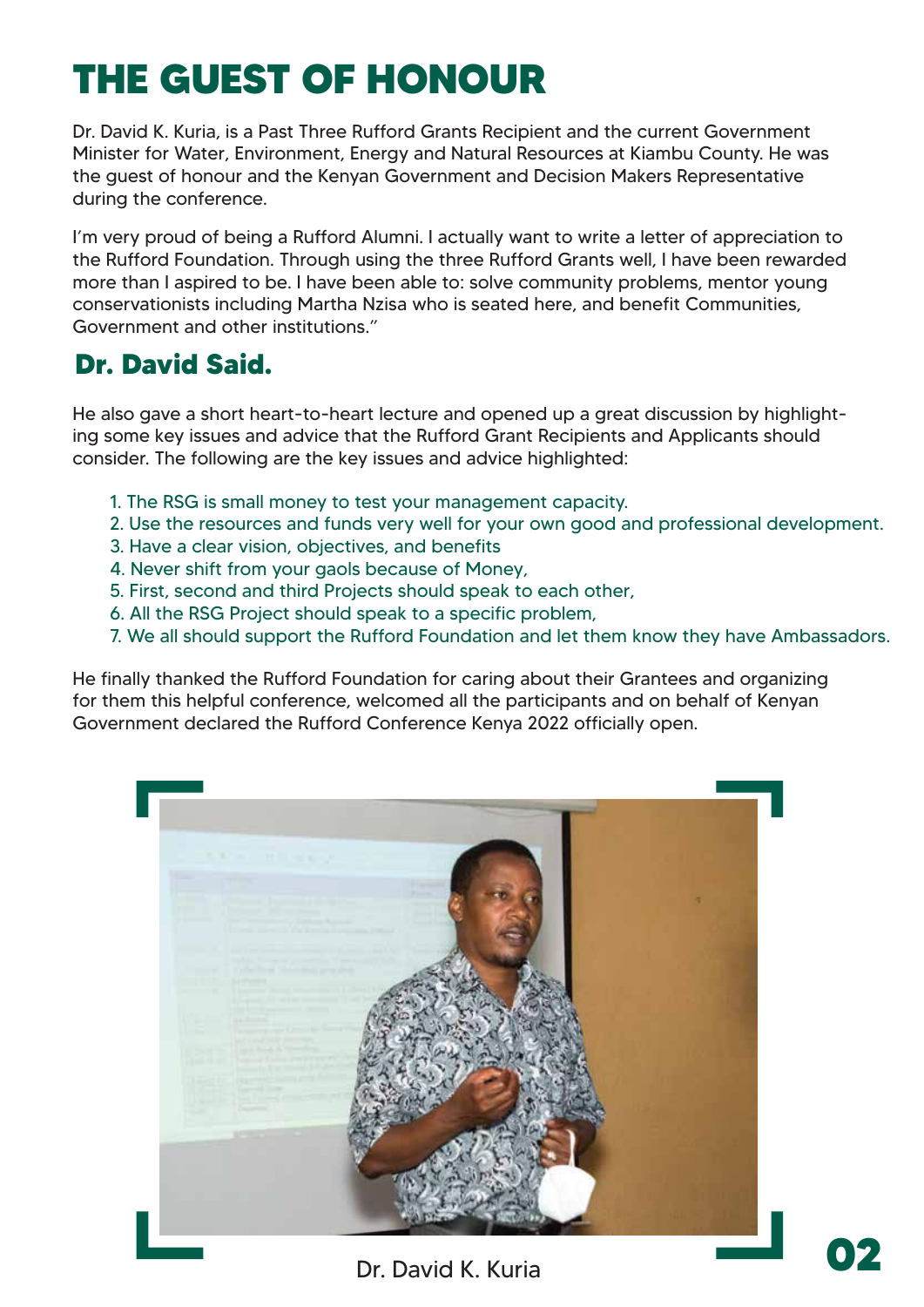# **THE CONFERENCE ORGANIZING TEAM**



#### **Mr. Alphonse Karenzi**

The Director of Sustaining Africa Youth Organization A 5th Rufford Grant Recipient The Conference Coordinator karenzilife@gmail.com From Rwanda



#### **Ms. Teresah Nzilili**

A 1st Rufford Grant Recipient The Conference Logistics In-Charge sikizanatrust@gmail.com From Kenya



#### **Ms. Martha Nzisa**

The Tour Leader at Intrepid Travel A 2nd Rufford Grant Recipient The Conference Photographer marthanzisa@gmail.com From Kenya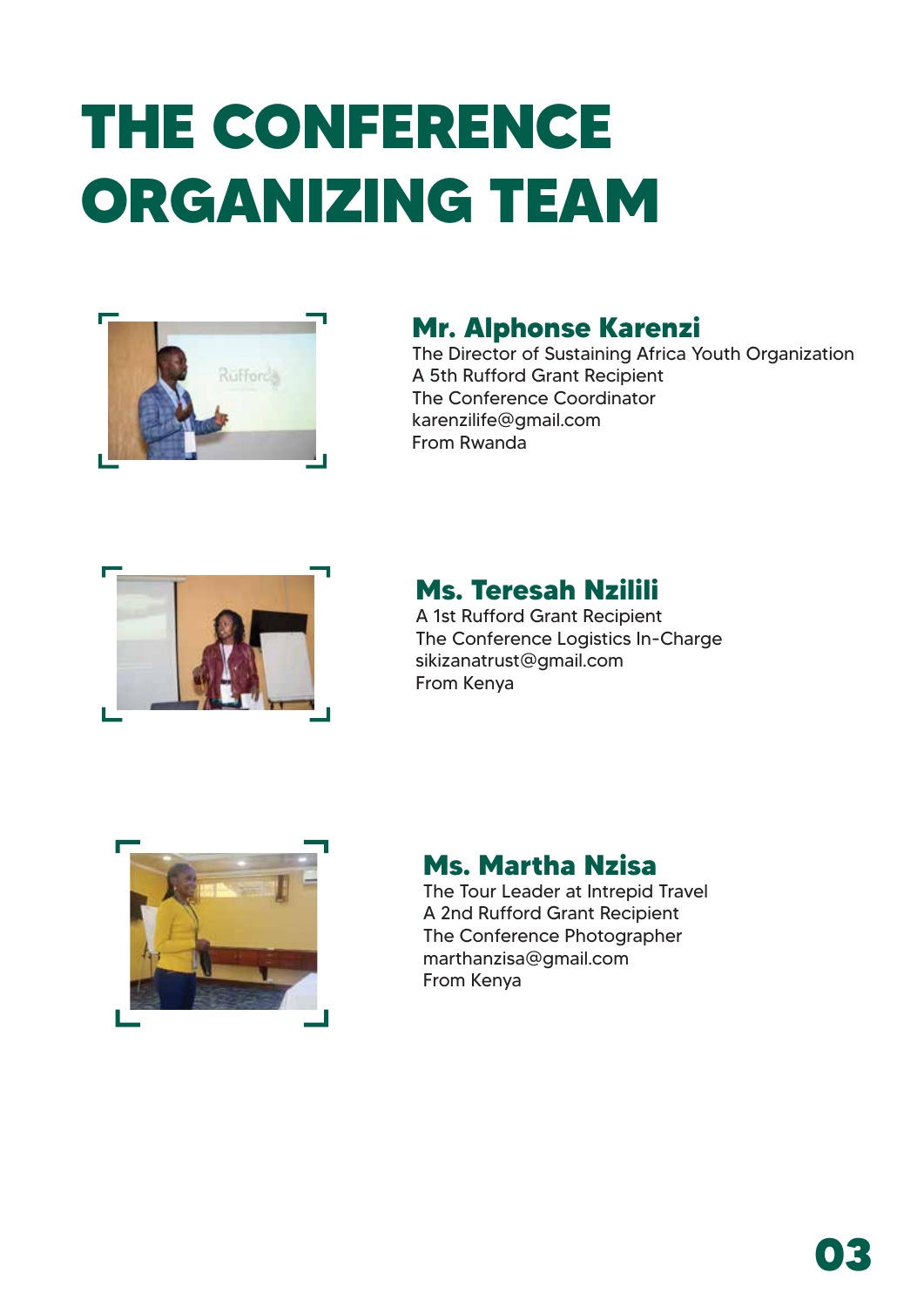# **I. BACKGROUND**

The Rufford Conference in Kenya was a two day meeting with the theme of "connect for nature conservation", organised by the Rufford Foundation for its Regional Grant Recipients to share experience and knowledge and create direct communications and partnerships among themselves. It took place on 22-23rd February, 2022 At Oak Place Hotel, Nairobi, Kenya and brought together Seventeen (17) Conservationists from Kenya, Rwanda, and Uganda.

This conference was a success as it enabled the Recipients to know each other, exchange contacts, share experience and knowledge, and forge partnerships. The Decision-Makers were also engaged in discussions and networking in order to link the gap between decision makers and field workers. The participants left the conference feeling encouraged, connected with like-minded and hard-to-find decision-makers, more informed, and therefore much inspired and empowered to do better job on the field.

### **II. THE CONFERENCE THEME AND OBJECTIVES**

### **THE THEME**

This conference had a theme of "Connect for Nature Conservation".

## **THE OBJECTIVES**

The Rufford Kenya Conference had two main objectives below:

1.To enhance the direct communication and partnership between the regional RSG recipients by providing a forum for them to know each other in person, discuss ideas and issues; share the regional best practices and strengthen the regional RSG network;

2.To bridge the gap between the field conservation and decision making by connecting the RSG Project Leaders and Decision Makers.

### **III. THE CONFERENCE PARTICIPANTS**

This conference was very successful in knowledge sharing and with a strong networking atmosphere mainly due to the diversity of the participants. The participants came form

- a. Different Countries namely: Kenya, Rwanda, and Uganda.
- b. Different Conservation Areas/ Focuses.

Here below are the graphs and brief illustrations that give a picture of the conference participation and the diversification of the participants. The names and contact details of the participants are in the Annex Section of this report.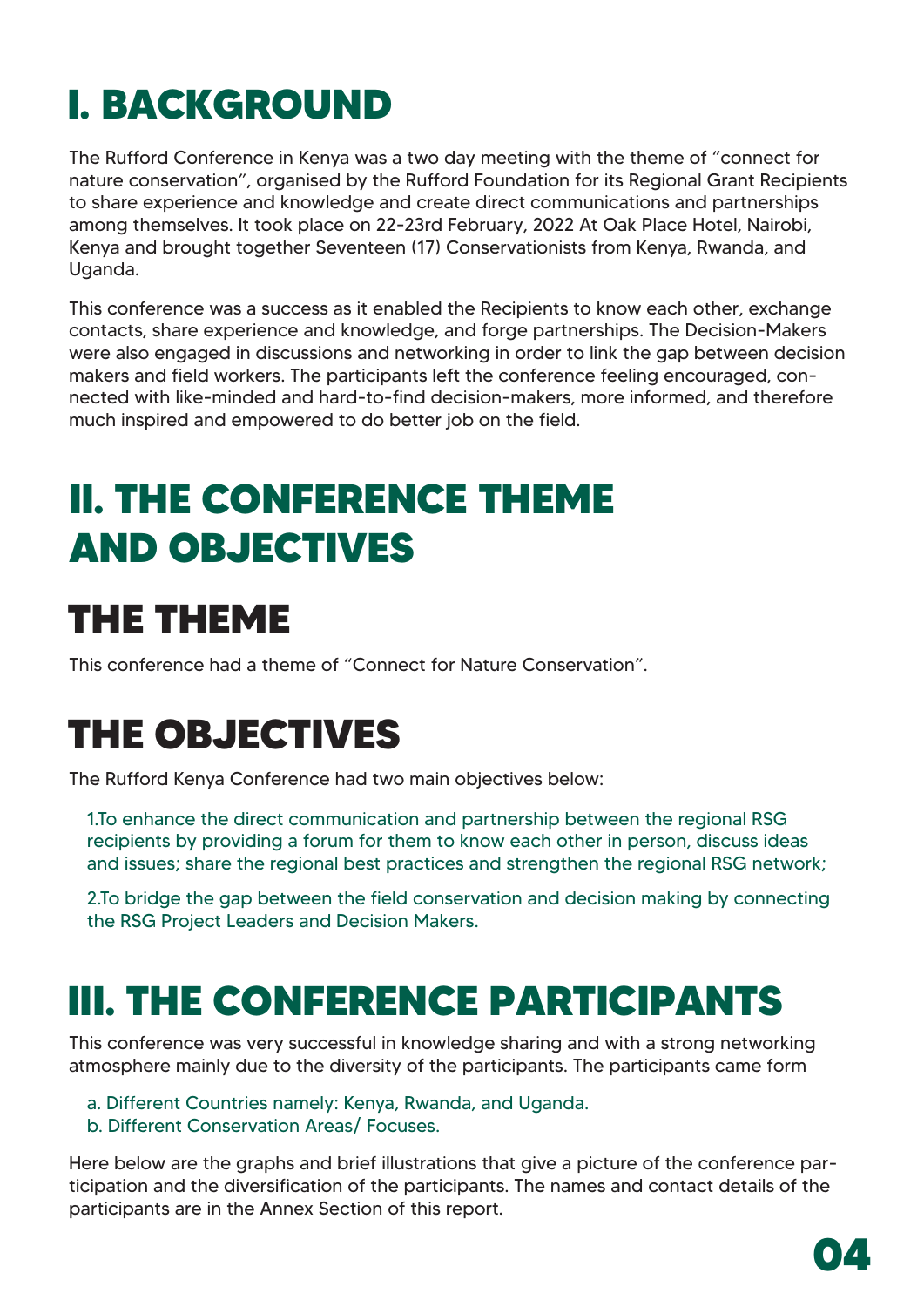## **The Participants by Countries**

The participants presented three (3) countries: Kenya with the majority (9 people) followed by Uganda with six (6) people, followed by Rwanda one (2) person.



## **The RSG Recipient Participants by the conservation focuses**

The 17 Participants and their projects represented 17 out of 28 Rufford funded conservation areas (focus). One participant or his project(s) could refer to more than one rufford conservation areas. The following are the twenty represented areas and the number of participants interested in or concerned with those areas:

Habitats (5 Interested Participants) , Communities (6 Participants), Biodiversity (3 Participants), People (1 Participant), Forests (4 Participants), Marine (1 Participant), Wetlands (1 Participants), Plants (2 Participants), Farming (1 Participant), Trade (1 Participants), Eco-Tourism (1 Participant), Education (3 Participants), Conflict (1 Participant), Mammals (1 Participants), Carnivores (1 Participant), and Birds (1 Participant).

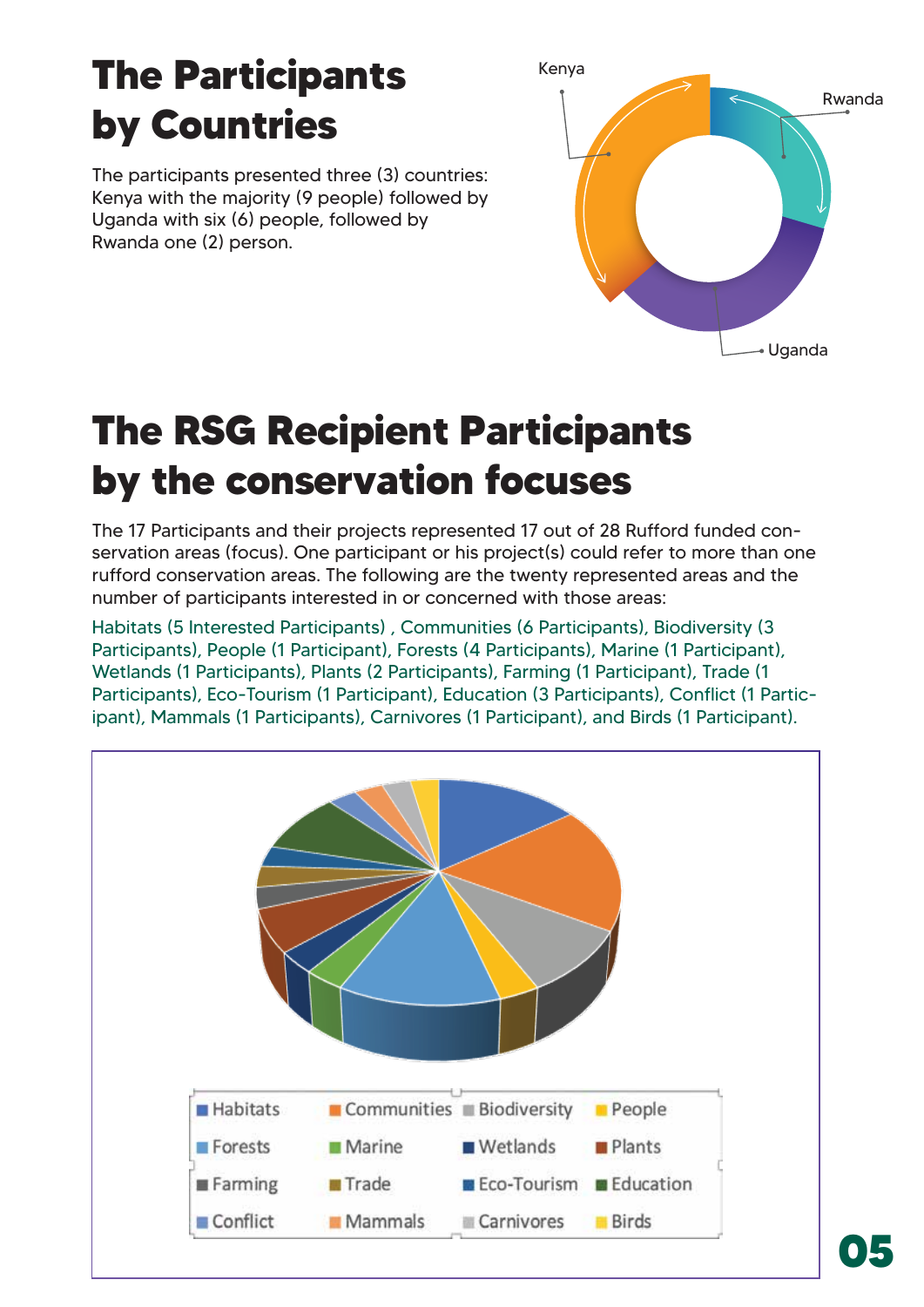### **IV. THE CONFERENCE SUCCESS AND IMPACT**

# **THE CONFERENCE SUCCESS**

The following are some of the aspects that made this conference extremely successful, engaging and impactful:

#### **1. A safe place to freely share experience in the midst of a pandemic**

Covid 19 caused disconnection and isolation among many conservationists. So, the conservationists especially Rufford Early Career Conservationists yearn for peer reconnecting and meetings but it is very hard to create a safe place for such meetings in the midst of a pandemic. So, one of the success factors of this conference, was the ability to provide a safe environment - the Oak Place, a hotel authorised by the Kenyan Ministry of Health to host meetings during the pandemic. This high quality represented well the Rufford Foundation before the Recipients (beneficiaries) and the Kenyan Government (important partner for ground project implementation and monitoring). It made it possible for high profile officials to attend the conference and enabled a safe and free networking and knowledge sharing through different creative activities such as outdoor powerpoint presentations, social distanced group discussions, penal discussion and one-on-one interactions in the garden outdoor settings.

#### **9 out of 10 Post Conference Interview Respondents admitted that the venue was excellent and they felt safe and free to share experience in it.**

**8 commented that they enjoyed the conference and are looking forward to attending Rufford future conferences.**

#### **2. Diversified and Inclusive Participation**

The diversity of the participants was the greatest asset of this conference which made the knowledge sharing and networking very vast and interesting. For instance: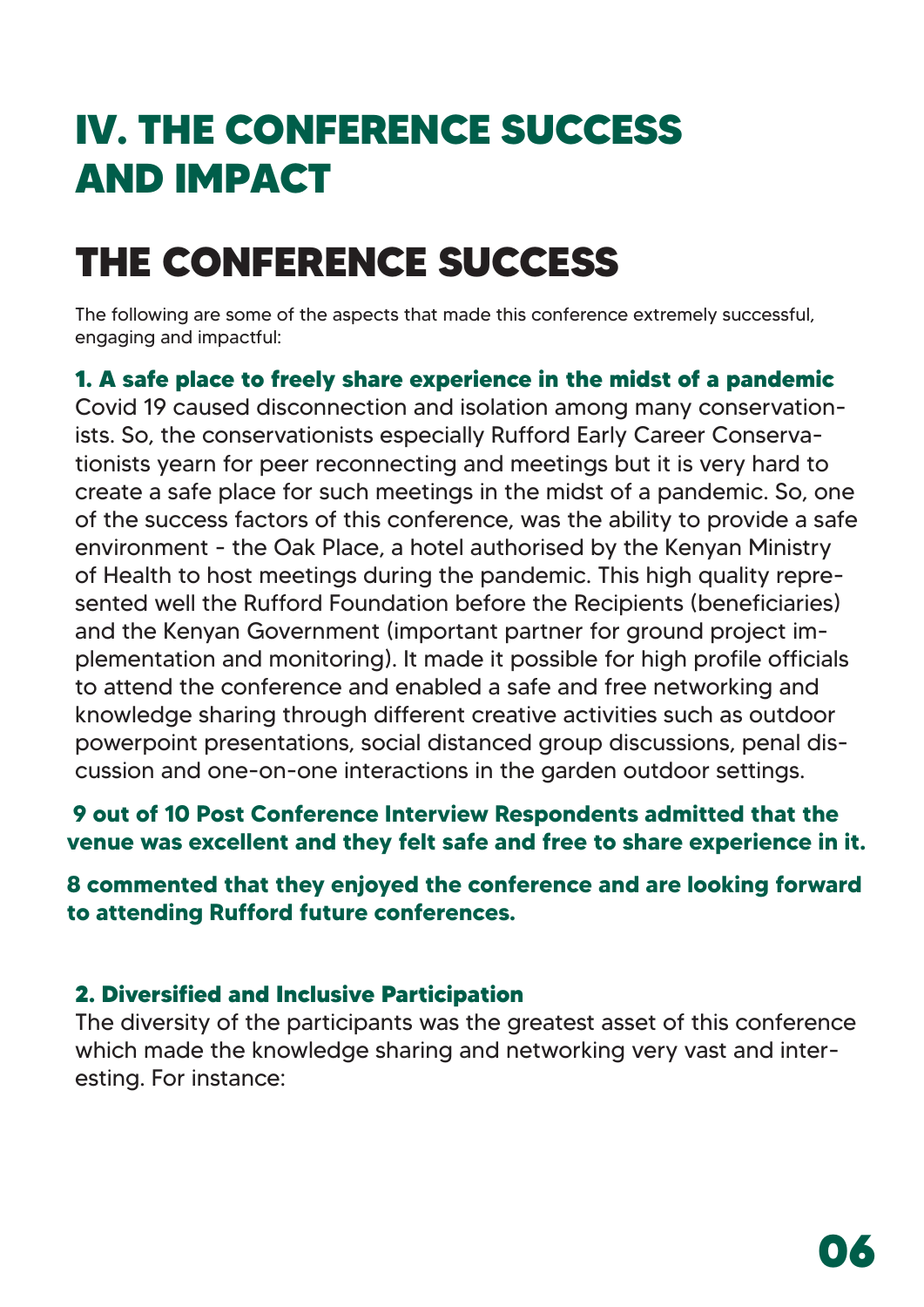#### **17 Participants and their projects represented the 16 out of 28 Rufford funded conservation areas:**

This diversity shows how rich and vast was the knowledge and experience shared. The difference in the area of focus sometime could be a negative thing for some conferences as for instance; a presentation on birds protection may be boring to someone whose concern is fishes. But for the Kenya Conference, being a project leaders' experience sharing and common challenges discussion which go beyond single focus, this diversity actually was an advantage as every project leader wanted to learn how the counterparts deal with the common problems in different areas.

#### **- The participants came from 3 different countries:**

The project experience was different and network was vast. Every participant was eager to learn and network with the fellow country mates but more passionately with the foreign counterparts to expand their views and networks.

#### **- A mixture of young conservationists and the senior Rufford Recipients:**

There was much learning from the senior Rufford Recipients who are well known decision- makers and researchers. The young conservationists found it very interesting and inspiring to share with these seniors at personal experience level. And the seniors alike enjoyed learning the creative works by younger ones and found it a prestige to mentor and share wisdom with the fellow young conservationists.

#### **- The Decision-Makers (government officials) were also engaged:**

It is extremely important and inevitable to engage the government concerned entities in the Rufford Conference as they have an influential role to play in solving the discussed conservation challenges and in the Rufford field project planning, authorization, implementation, and monitoring.

For instance: Martha Nziza was so amazed and rewarded to meet and discuss with her former mentor Dr David Kuria who happened to be a very busy and important Government Official after becoming the Government Minister in Charge of Natural Resources and Environmental Affairs. .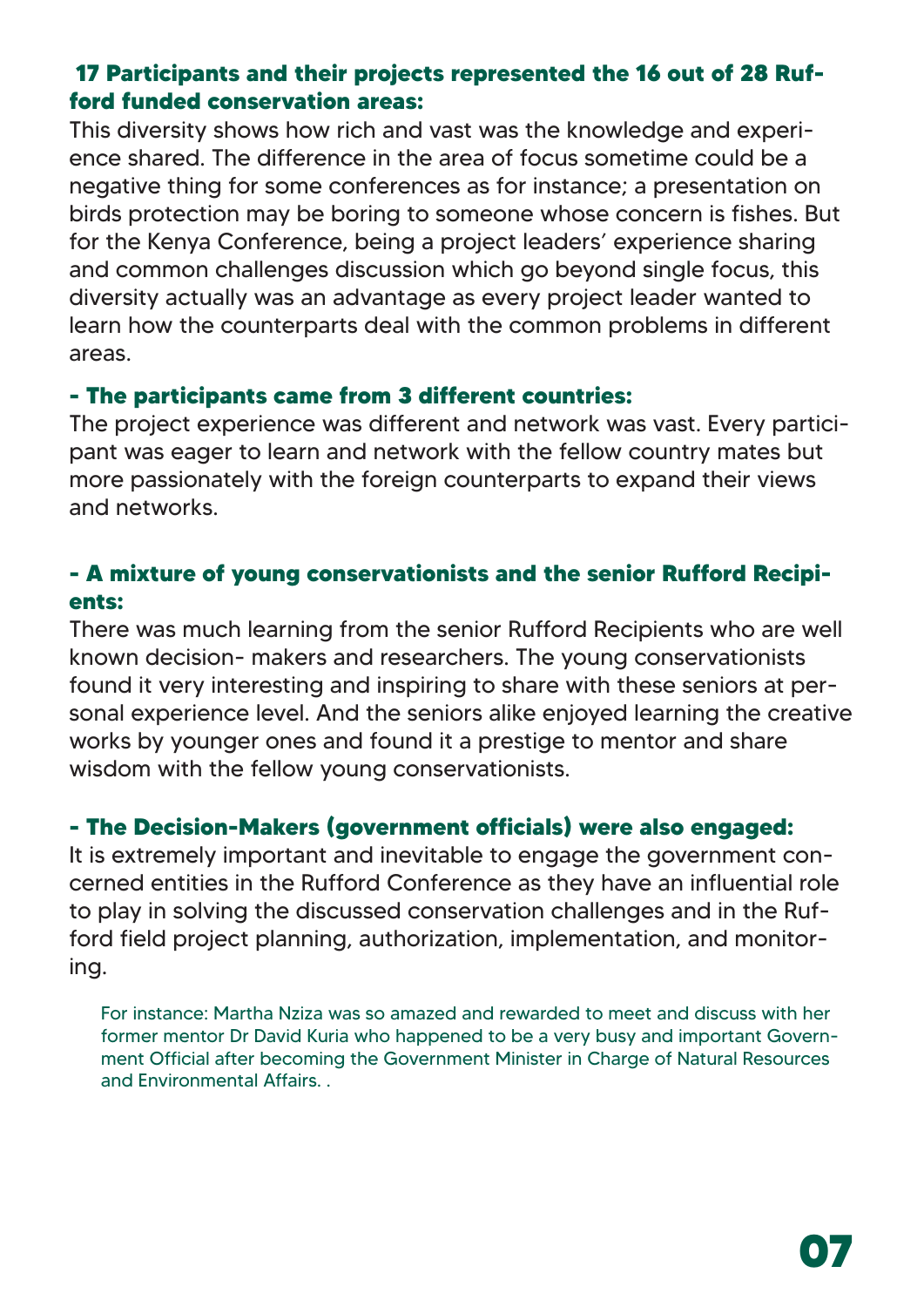#### **3. Creative and Participant-based Conference Format**

With the flexible and energising conference format and the creative activities like 10 minutes power point presentations with 5 minutes Question & Answers; Group Discussions; Panel Discussions; Educative Ice-Breakers and One-On-One Interactions, this conference gave an opportunity and enough courage to every (even the most timid) recipient to share and learn from others freely and passionately.

### **THE CONFERENCE IMPACT**

Below are some of the benefits and impact that the Kenya conference has left:

#### **1. 17 Individual Conservationists Connected**

Covid 19 caused disconnection and isolation among many conservationists. This conference has been able to bring together and connect Seventeen (17) conservationists from different fields and parties of Africa. The participants felt reconnected with like-minded people. They left the conference much inspired for new opportunities through new connections and therefore better expanded impact. Their direct communications will result into invaluable solutions and continuous process of helping each other.

#### **2. Incredible Experience and Knowledge Shared Freely and Passionately**

This conference was very successful in sharing knowledge and the value of the knowledge shared is immeasurable. They are many successful proposals and projects that are going to come out from this knowledge. Many mistakes are going to be corrected and many resources going to be saved or wisely used. In fact, the 82% of the Interview Respondents mentioned that they learnt something new and useful and/or got an answer for their disturbing questions or challenges.

Being an experience sharing meeting between the fellow project leaders and like-minded conservationists with an excellent venue, diversified participants and participant-based conference format, this conference gave an opportunity and enough courage to every recipient (even the most timid ones) to share and learn from others passionately. The Rufford Alumni Panel Discussion greatly impacted the participants as the advanced career recipients shared and taught useful skills from how to write a good -- proposal to successful implementation and reporting of the results.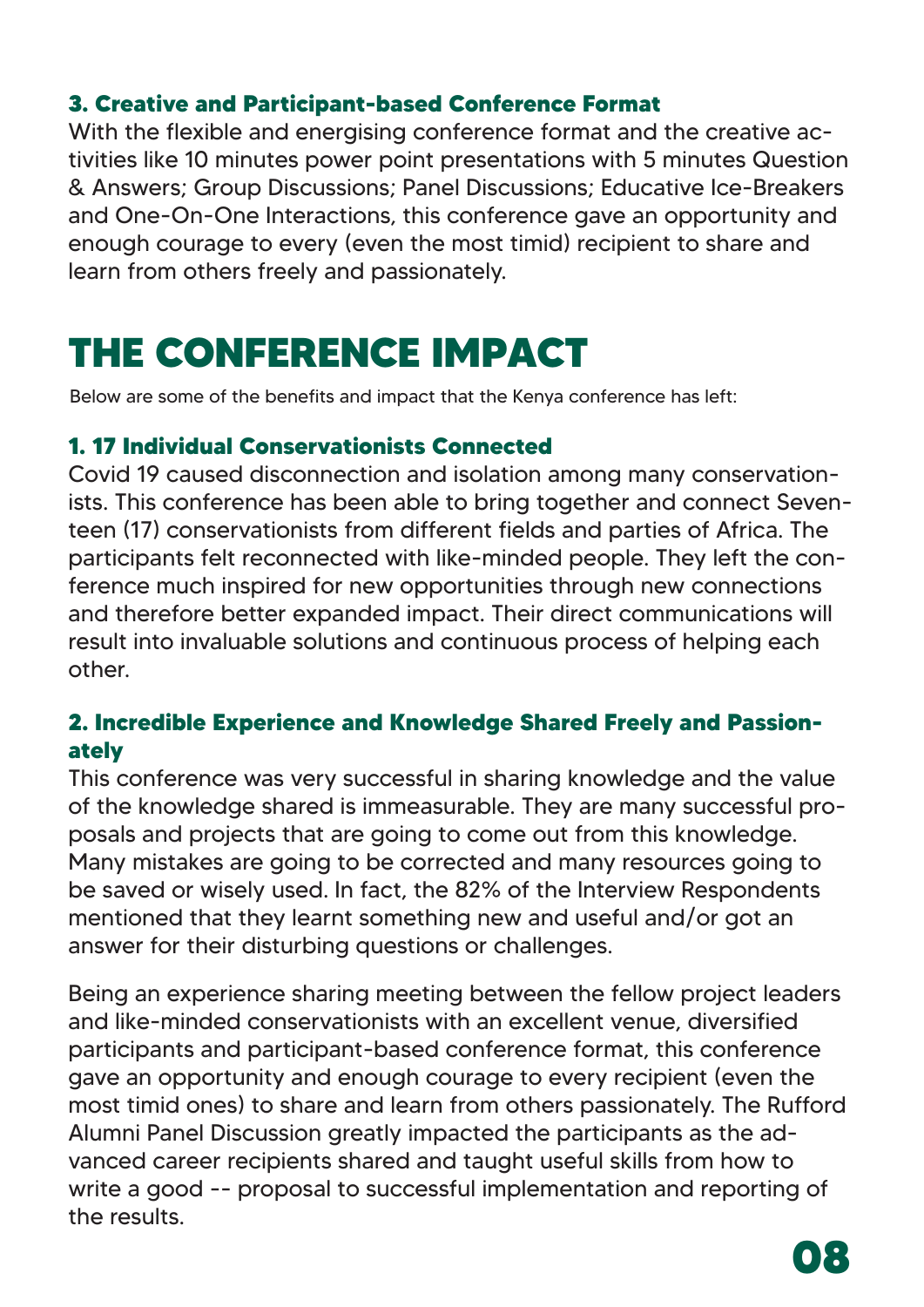#### **3. Many funding and partnership opportunities shared**

The participants and presenters were encouraged to share opportunities including funding, scholarship and other opportunity sources during their presentations and discussions and the tried and trusted funding opportunities shared alone worthy hundreds of thousands of British pounds.

#### **4. New contacts and long term partnerships create**

The Government Contacts and good will were gained during this conference. On the other side, the young conservationists found it very interesting and inspiring to share and connect with the senior Rufford recipients at personal experience level. The seniors alike enjoyed learning and connecting with younger ones for their creativity and found it a prestige to mentor and share lessons with the fellow young conservationists. Partnerships and Mentorship Commitments were honestly made between many participants.

#### **5. New Inspirations and Motivation for Better Work**

Especially young conservationists were discouraged and felt disconnected due to covid 19. But through meeting with others, sharing experiences, getting encouragement from the senior conservationists, sharing contacts and proposing partnerships and networks, they all felt more inspired. Many Participants expressed sincere appreciation for the Rufford Foundation to consider them, provide a safe place for them and bring them together in such a time of isolation. They promised to do better in their work during and after covid19 pandemic.

#### **6. RSG Proceedings and Recommendations Documented**

The IV Section of this conference contains the proceedings of this conference. It features the impacts that the RSGs have made, the common challenges the Recipients meet and the recommendations made. All this was the outcome of the enabled good discussions.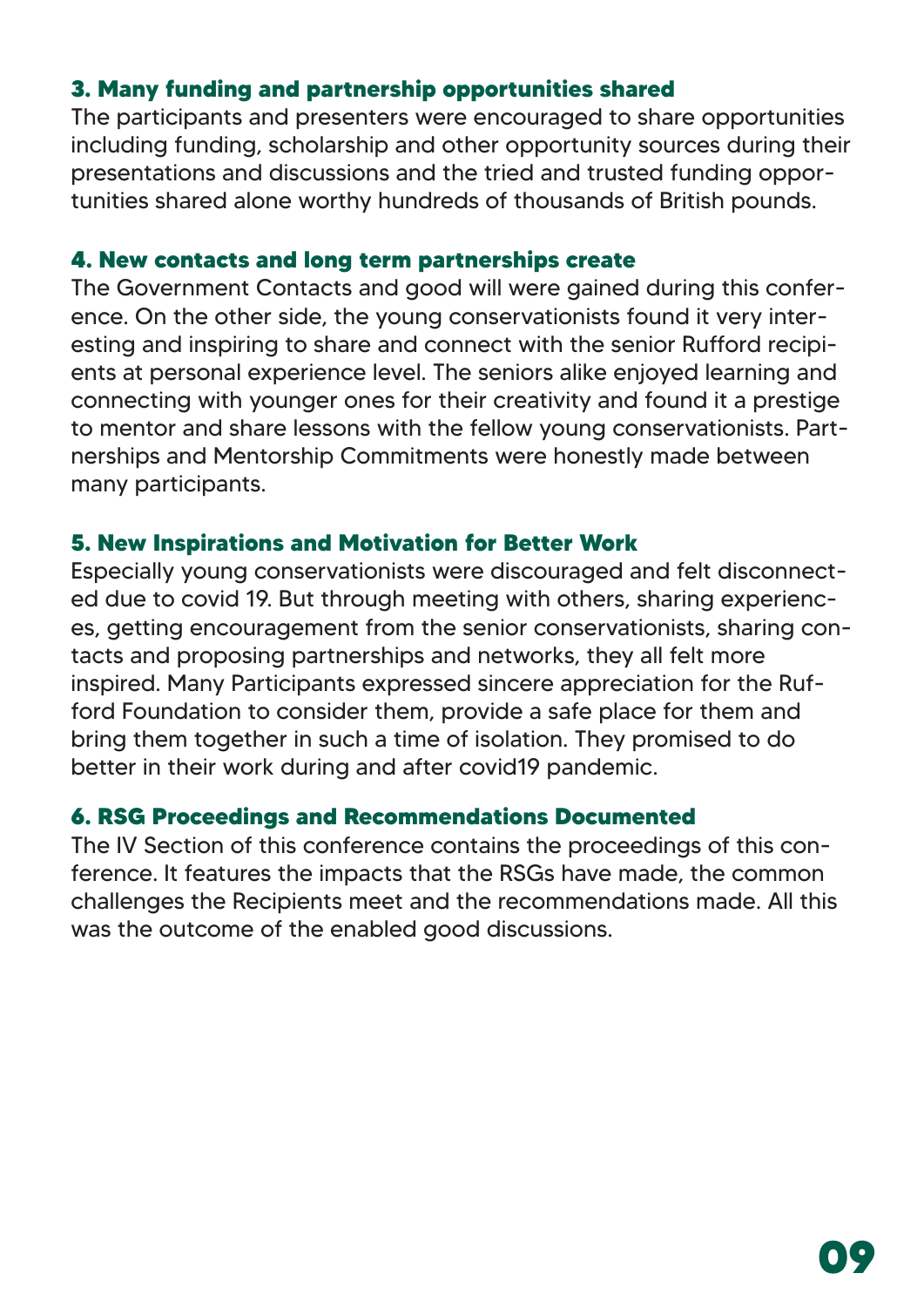

### Group Discussions

## **V. THE CONFERENCE PROCEEDINGS**

During this two-day discussions and experience sharing, the participants shared how the Rufford Funding has impacted their personal and career development, the education and research, the local and regional nature conservation, and the local community capacity building. They discussed also the challenges they face and made some recommendations to both the fellow conservationists and the Rufford Foundation.

The majority of the participants appreciated how the conference was organized especially the panel discussion and powerpoint presentation Q&A session. The Participants also requested that more conferences can be organised in Kenya and thanked the Rufford Foundation for funding them through the RSGs and for bringing them together through the conferences. Below is a summary of the key points discussed during the conference: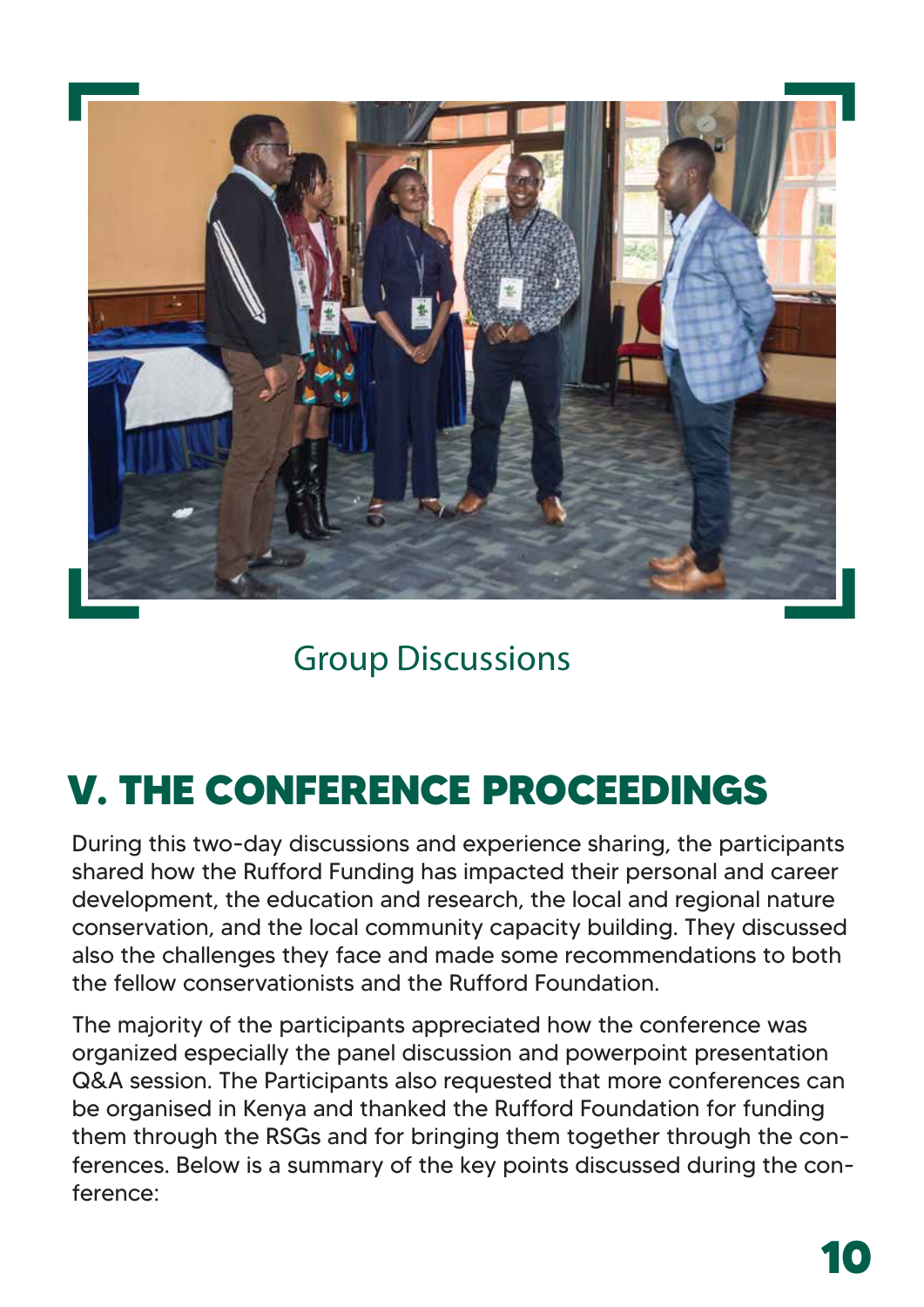# **THE IMPACT OF THE RSGs**

#### **1. Rufford funding has enabled exceptionally large and tangible conservation impacts to be delivered**

The Rufford Funded Projects have made extraordinary tangible conservation impacts according to the Recipients from all the three represented countries. The Kenyan Government officials also recommended the Rufford for the unique work and exceptionally large impact the RSG projects have delivered.

Dr. David Kuria, by drawing examples from his own three Rufford projects, emphasised how small are the Rufford Grants but when they are well used they produce extremely big impact.

#### **2. The RSG Projects locally developed approaches to biodiversity management**

The RSG Projects presented were unique and have uniquely developed different local approaches to biodiversity management. For instance:

1. Indigenous Green Technology: Alphonse from Rwanda engaged young indigenous people and their technology to create and distribute improved clay cook stoves to save forests in southern province of Rwanda.

2. Young Community engagement. Martha from Kenya developed a children community engagement model where they could learn much more from kids about community behaviour towards biodiversity.

3. From Planting Trees to Growing Trees: Evans from Kenya developed a new and important concept where he challenged communities, decision-makers and partners to focus on sustainability of their tree planting project where they have to ask themselves how many trees have grown not only how many trees have we planted.

#### **3. Community Capacity building**

The majority of the presented projects had at least a community capacity building component. They provide the local community with the environment friendly alternative sources of revenue including beekeeping, tree planting, and poultry. The RSG Project also trained local community members, established and strengthened local groups and associations, and empowered their environment conservation programmes. All this was because of the Rufford Funding.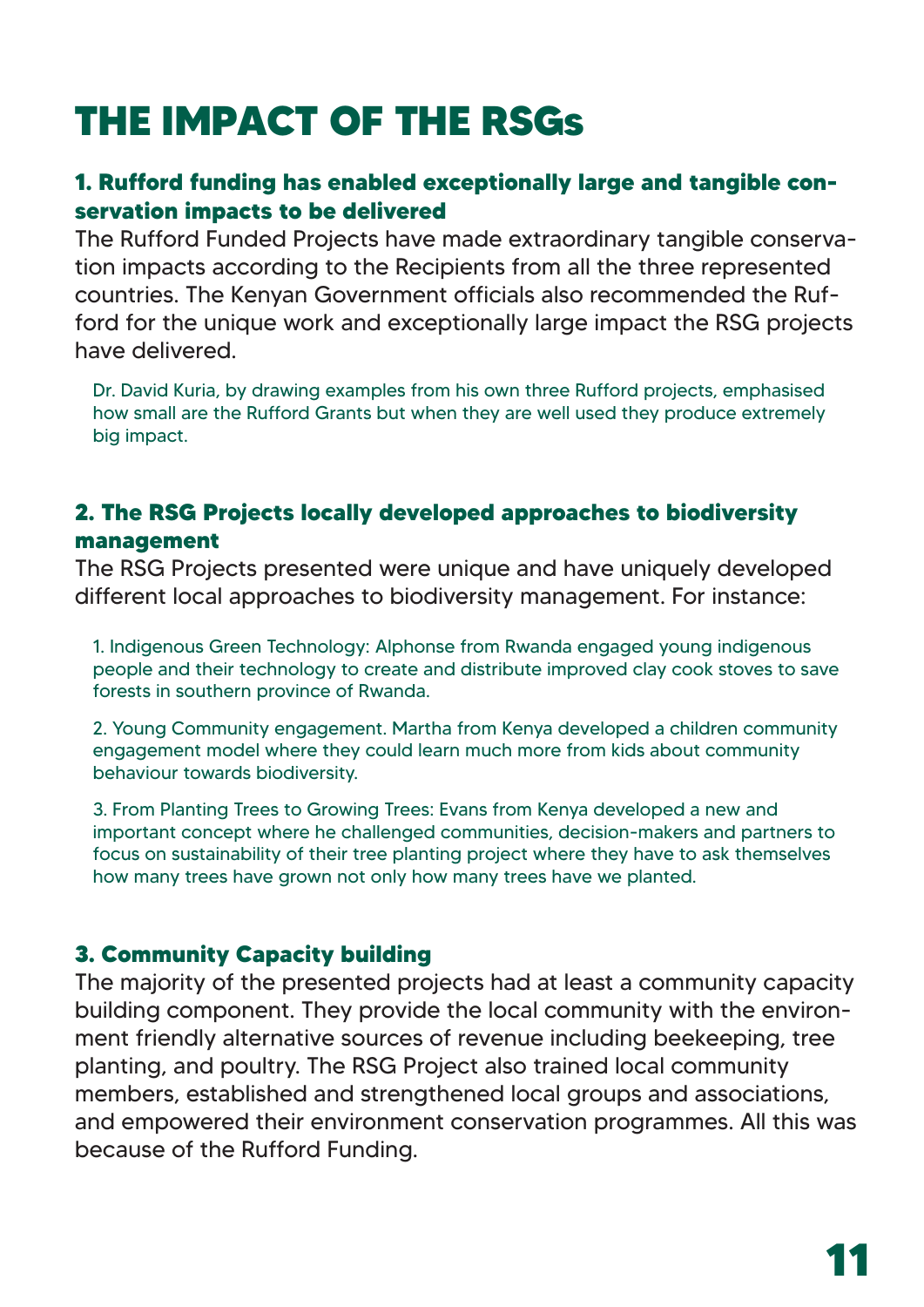#### **4. Support Early Career**

The Rufford support has enabled early career conservationists achieve their goals and expand their projects/ impact. In fact most of the RSG Recipients in the region have acquired or are studying Masters and Doctorate Degrees and they admit the role that the Rufford first grants/ research played in helping them get admissions and scholarships.

#### **5. The Rufford grant has helped species that are difficult to fundraisefor**

Rufford Grants has uniquely funded the conservation of the species and ecosystem which are less commonly funded. Most of the available research grants focus on large famous animals and species listed within the IUCN (status). But the RSGs have enabled research on small and neglected species including bats, baobab and insects and fragile ecosystems including less known wetlands.

#### **6. Rufford Grant as a seed funding:**

The Rufford Foundation often starts as a seed granter opening doors to other granters supporting similar projects. The RSGs have grown the Recipients' profiles for other grants and partnerships and built the capacity of students, communities and conservationists in general. Several presenters shared how they used the Rufford Grants as their first grant for researching about a problem, training their teams and connecting with the community and thereafter accessed bigger grants from other sources.

For instance, Alphonse from Rwanda explained how Rufford first grants helped him getting bigger grants including one of \$50,000 from the UNDP.

#### **7. Rufford funding helped train future conservationists:**

Apart from the fact that the majority of the Presented RSG Projects had youth and student training components, the majority of the RSG Grantees are examples themselves of how the Rufford has helped train the future conservationists. The Rufford started funding them at their early career stage and now they have become experienced conservationists. Many examples were given where the projects focused on training school pupils and students who are growing up with the nature conservation passions.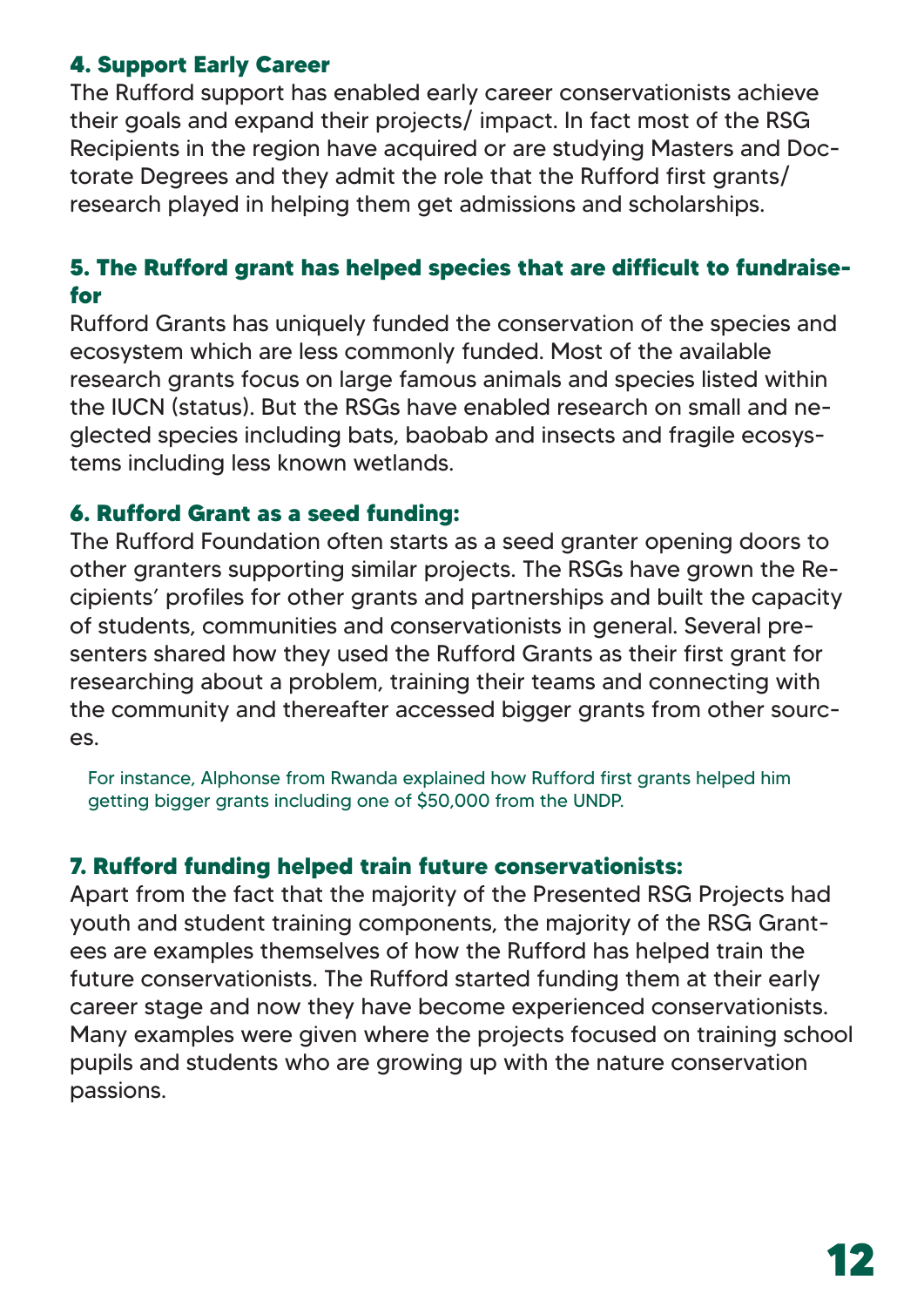#### **8. Publications:**

The Rufford grantees have published important biodiversity information including field and academic research and professional knowledge products. In fact the RSG Research projects have made many recipients well-known researchers in Africa. Their publications and reports have been published in refereed journals including African journal of ecology, Global ecology conservation science, journal of biodiversity and environmental science. The RSG publications are also published widely on different institutions websites and shared with stakeholders.



### Power Point Presentations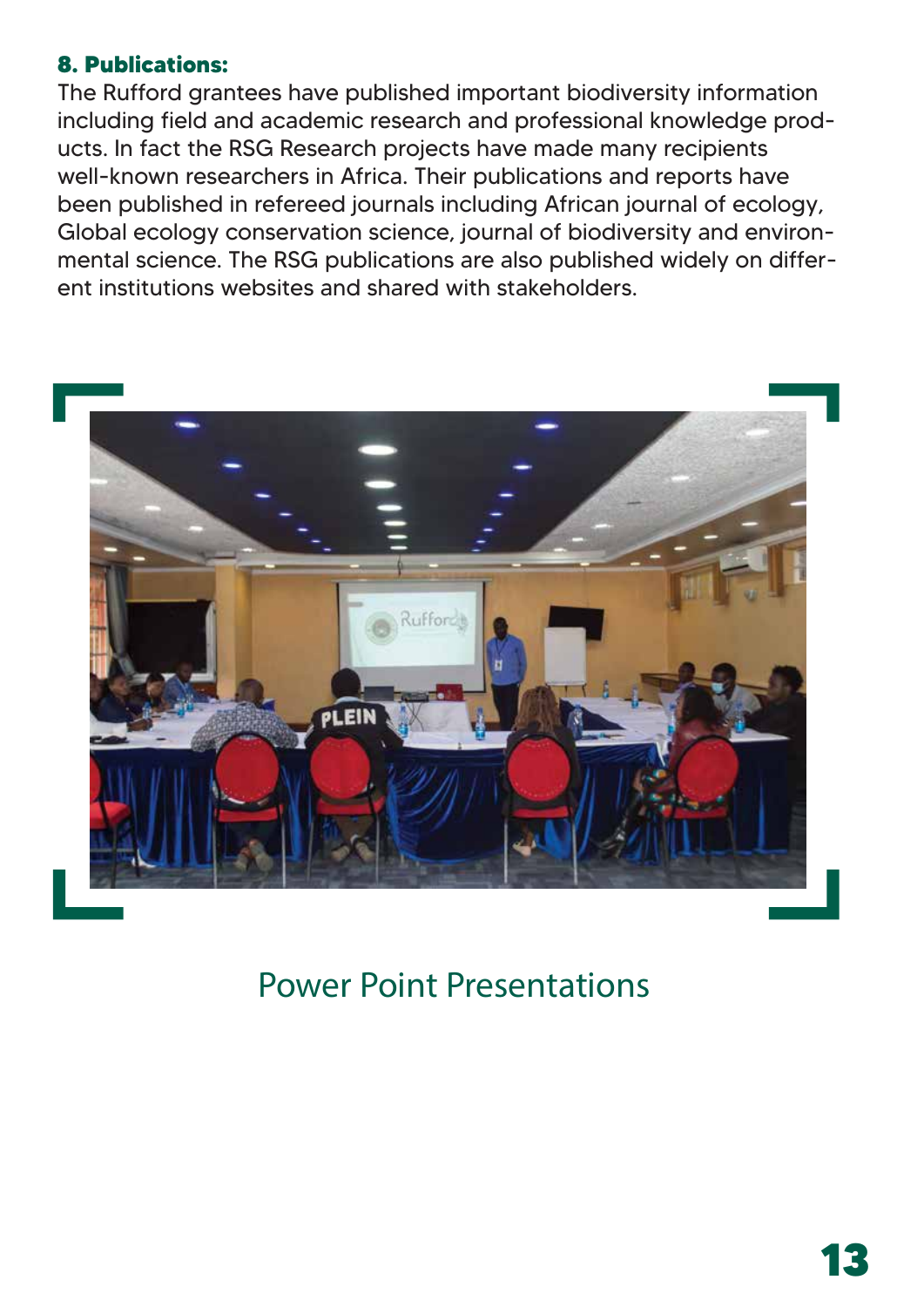### **CHALLENGES FACED AND ISSUES RAISED**

Apart from the impact of the Rufford Funding, the participants discussed also the challenges they face during the course of their projects. Below are some of the common challenges that the RSG Recipients mentioned:

**1. The Stakeholders' High Expectations:** the RSG Recipients face difficulties in working with local groups, local leaders, government agencies and even some project team members due to their high expectations. They expect to be paid for their participation, the thing that RSG projects cannot afford.

2. Covid-19 pandemic and raise in petrol prices made transport and many other project activities more expensive.

3. Corruption by the Local Civil Servants which lead to either unplanned expenses or delaying and cancelling the project activities.

4. Insufficient time and funds: the community and partners need to change their attitudes towards conservation. And changing attitudes is a challenging job that takes more time and funds than what the Rufford Foundation provide.

**5. Lack of incentives and alternative incomes:** most of the environment destruction practises provide livelihoods. So it is very difficult to change the mind-set of communities about their traditional unsustainable income without providing them with alternative incomes.



Group Photo of some members **14**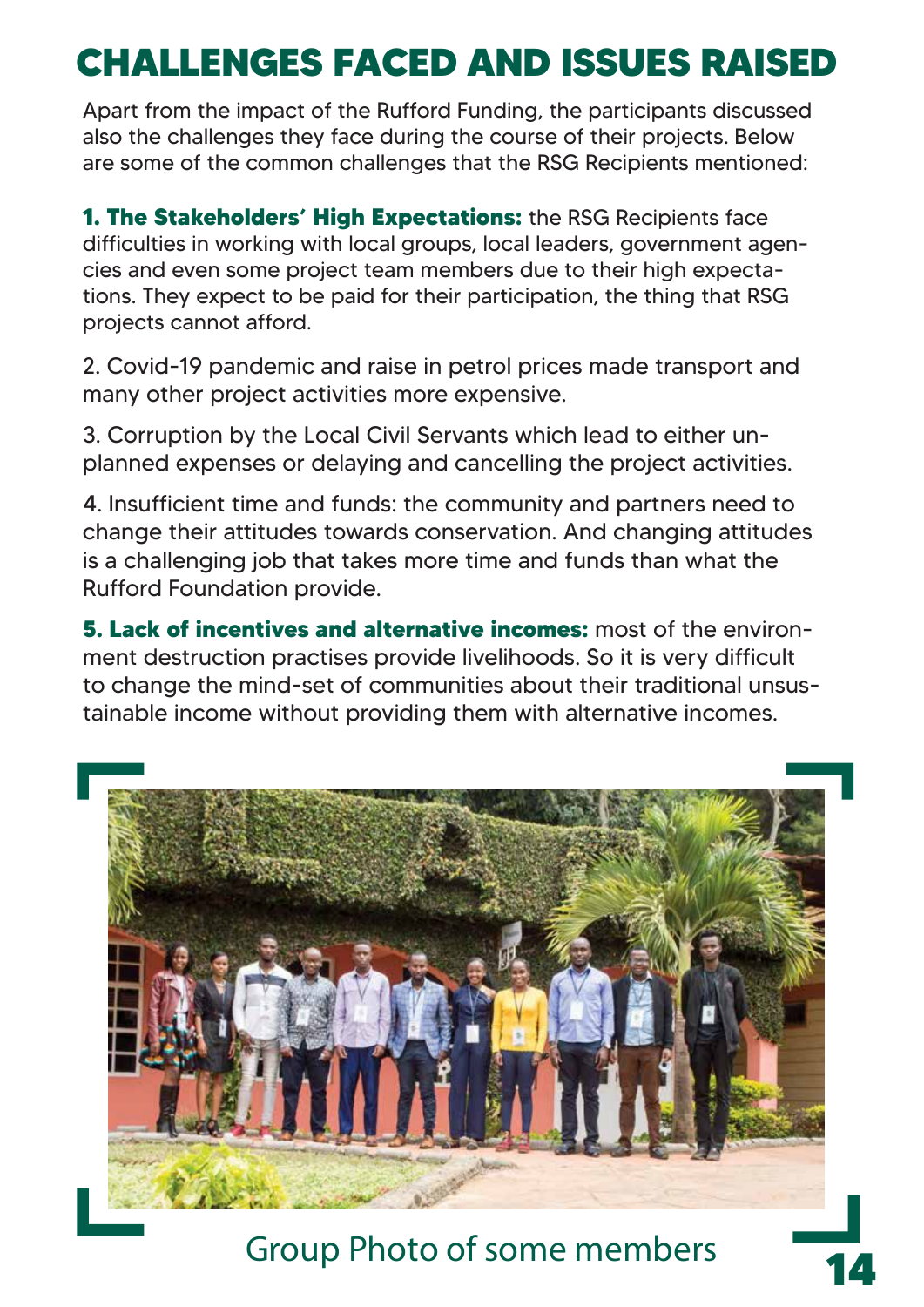### **THE RECOMMENDATIONS**

The Participants recommended that:

1. The Rufford should organise more conferences and facilitate more project participants attending the conferences.

2. The Rufford Conferences should be more balanced by inviting the:

- a. Past Recipients
- b. Failed Applicants
- c. Potential Applicants (conservation students)
- d. Decision Makers

3. The Grantees must make sure they implement the project activities as planned. They should Never shift from your gaols because of Money or any other incentive.

4. The Grantees should network with fellow grantees and merge some common project or activities.

5. The Grantees should capitalize on social media platform to share their project stories and create awareness.

6. The RSG is the small money to test your management capacity. The best use of it will insure the bigger grant opportunities.

8. The grantees should use the resources and funds very well for their own good and professional development.

9. The applicants should have clear vision, objectives, and benefits

10. First, second and third Projects should speak to each other,

11. All the RSG Project should speak to a specific problem,

12. Working with communities especially young people and built relationships with them. It was learnt that the children are more honest and we can learn a lot about community behaviours from children.

13. It is not wise to emphasise that the project has got funds to the community members because they will focus on getting that money instead of voluntary striving for good cause.

14. The RSG Projects should emphasise the community capacity building. 15. With a case study of "from plating trees to growing trees" the RSG project leaders should emphasize the sustainability of activities and outcomes at all levels of implementation instead of focussing only on the accomplishing the tasks.

16. Young conservationists are recommended to identify mentors early and cooperate with them especially through volunteerism.

17. All grantees and alumni should support the Rufford Foundation and let them know they have Ambassadors.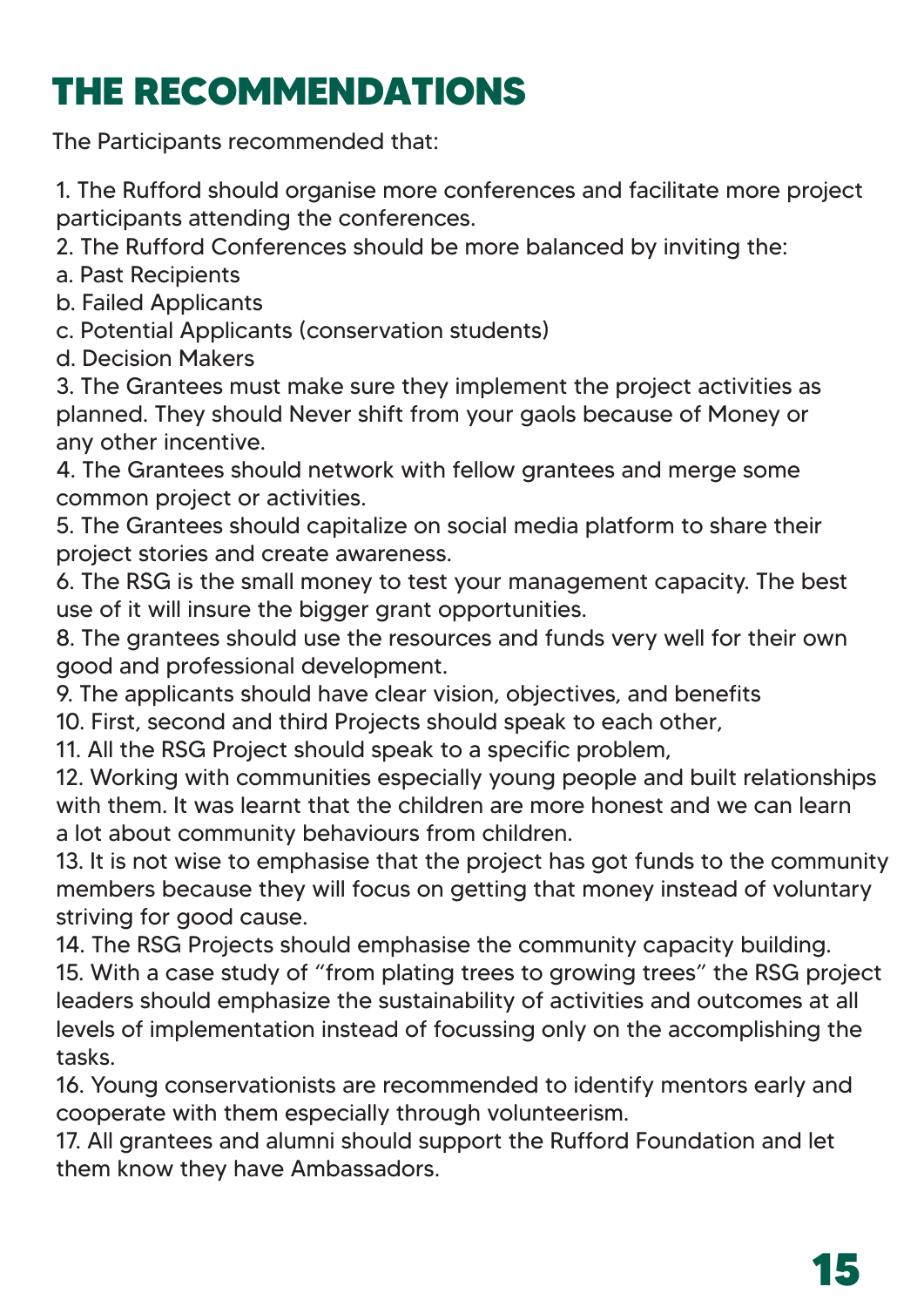### **VI. ANNEX**

#### THE PARTICIPANTS LIST

| No | <b>NAME</b>                          | <b>EMAIL</b>            | <b>COUNT</b><br>RY | <b>RSG</b>     |
|----|--------------------------------------|-------------------------|--------------------|----------------|
| 1  | Martha Mutiso                        | Marthanzisa@gmail.com   | Kenya              | 2              |
| 2  | Evans Ouya                           | sospeterkib@gmail.com   | Kenya              | 1              |
| 3  | Teresah Nzilili                      | sikizanatrust@gmail.com | Kenya              | 1              |
|    | Cosmas                               |                         |                    |                |
| 4  | Alphonse Karenzi                     | karenzilife@gmail.com   | Rwanda             | 5              |
| 5  | Kevin Mugisha<br>on<br>Behalf of NDF | mugishaken@gmail.com    | Uganda             | 1              |
| 6  | Umulisa Gloria                       | umulisaglosh@gmail.com  | Uganda             | Aplic<br>ant   |
| 7  | Durell Niwenisiga                    | +256781396913           | Uganda             | Appli<br>cant  |
| 8  | Dismas Nkashaba                      | nkashabamukamadismas@g  | Uganda             | Appli          |
|    |                                      | mail.com                |                    | cant           |
| 9  | David K. Kuria                       | davekenvo@hotmail.com   | Kenya              | 3              |
| 10 | Atherine Kavula                      | +254701656387           | Kenya              | Appli<br>cant  |
| 11 | Benson Maingi                        | +254708508972           | Kenya              | Resea<br>rcher |
| 12 | Allan Gakuru                         | +254701656387           |                    | Resea          |
|    |                                      |                         | Kenya              | rch            |
| 13 | Sam Muli                             | +254708559574           | Kenya              | Appli          |
|    |                                      |                         |                    | cant           |
| 14 | <b>Esther Wairimu</b>                | +254740449726           | Kenya              | 1              |
| 15 | Mutoni Mable                         | Mmutoni02@gmail.com     | Rwanda             | Appli          |
|    |                                      |                         |                    | cant           |
| 16 | Mbabazi Joselyne                     | Mbabazij@gmail.com      | Uganda             | Appli          |
|    |                                      |                         |                    | cant           |
| 17 | Isimbi Pamela                        | isimbipam@gmail.com     | Uganda             | Appli          |
|    |                                      |                         |                    | cant           |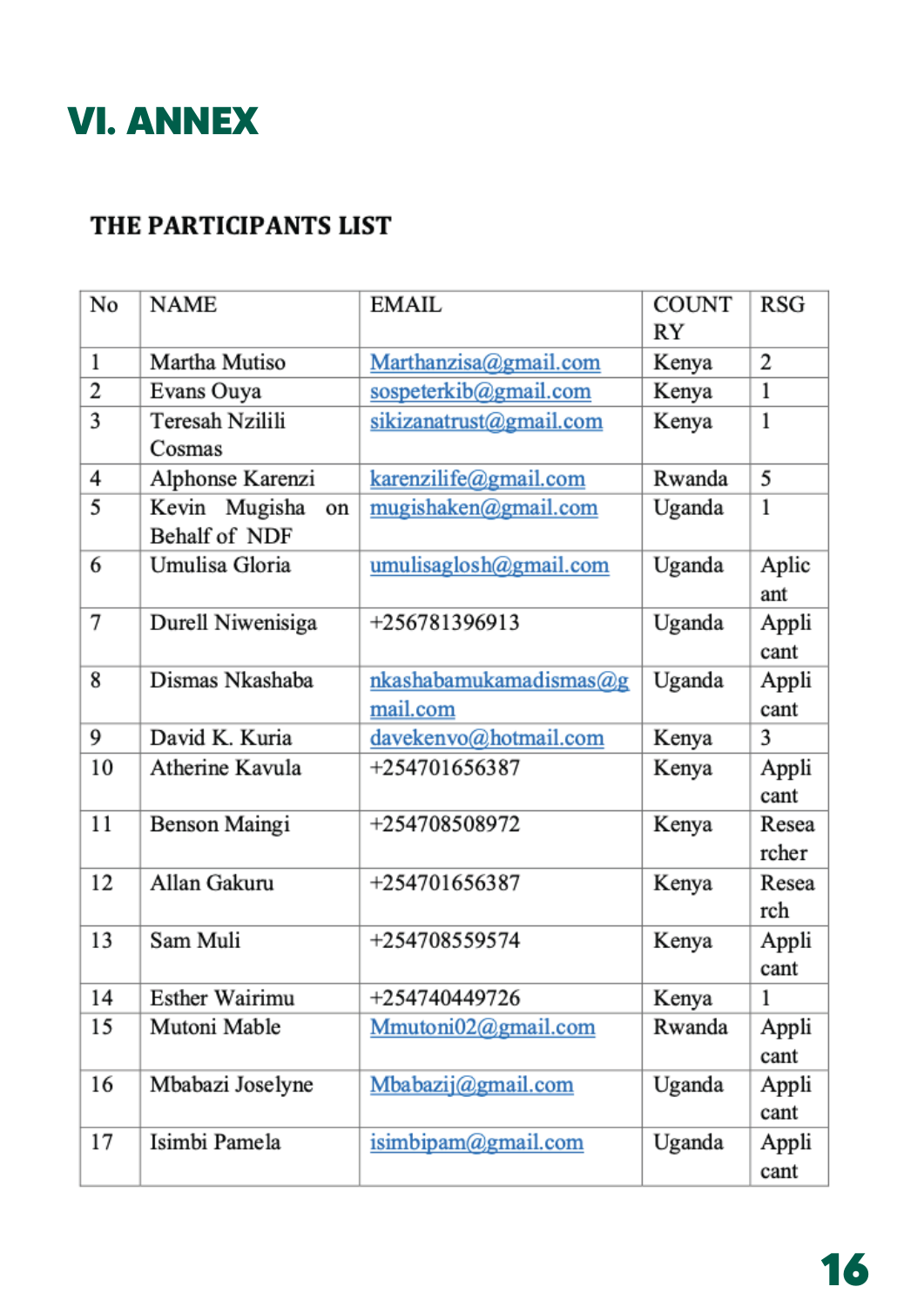### **THE CONFERENCE SCHEDULE**

On the page below there is a two day conference schedule.

| Day                     |        | <b>Time</b>   | <b>Activity</b>                                                                                                                                           |
|-------------------------|--------|---------------|-----------------------------------------------------------------------------------------------------------------------------------------------------------|
|                         |        | 09:00-19:00   | Welcoming the participants and check-in at oak place                                                                                                      |
| Sunday                  | ٿ<br>ه | 19:00-20:30   | Welcoming Dinner in the West Wood Hotel Restaurant                                                                                                        |
|                         |        | $6:00 - 8:00$ | Hotel Break-fast for accommodated participants                                                                                                            |
|                         |        | $8:00 - 8:30$ | Participants' Registration in the Westwood Garden                                                                                                         |
|                         |        | 8:30-9:00     | Participants' Self-Introduction                                                                                                                           |
|                         |        | 9:00-09:30    | - Rufford Brief Introduction by Alphonse Karenzi<br>- Keynote address by Dr. David Kuria, the Minister For<br>Environment.                                |
|                         |        | 09:30-10:20   | The Three Selected Presentations by Researchers and RSG<br>Alumni (10 min for presentation $+5$ min for Q&A each).<br>The list of presenters is attached. |
|                         |        | 10:20-10:50   | Coffee Break / Networking/ group photo                                                                                                                    |
|                         |        | 10:50-10:55   | <b>Words Vs Actions Exercise</b>                                                                                                                          |
|                         |        | 10:55-11:40   | Experience Sharing Presentations by 3 selected RSG                                                                                                        |
| Monday 7 <sup>th</sup>  |        |               | Recipients (10 min for presentation $+$ 5 min for Q&A each).<br>The list of presenters is attached.                                                       |
|                         |        | 11:40-11:45   | Ice-breaker                                                                                                                                               |
|                         |        | 11:50-12:35   | Experience Sharing Presentations by 3 selected RSG<br>Recipients (10 min for presentation $+5$ min for Q&A each).<br>The list of presenters is attached.  |
|                         |        | 12:35-13:40   | Lunch Break & Networking                                                                                                                                  |
|                         |        | 13:40-14:50   | Discussions and experience sharing within three small<br>groups.                                                                                          |
|                         |        | 14:50-15:50   | Proposal Writing, Fundraising and Conservation Success<br>Stories by RSG Alumni & Expert Panellists                                                       |
|                         |        | 15:50-16:10   | Coffee break/networking                                                                                                                                   |
|                         |        | 16:10-16:30   | Way Forward, closing remarks and vote of thanks                                                                                                           |
|                         |        | 16:30-18:30   | Nairobi Self Organised Tour and Networking                                                                                                                |
|                         |        | 18:30-20:30   | Dinner at Indigo Restaurant                                                                                                                               |
|                         |        | $6:00-8:40$   | Break-fast and Check Out (the bags will be kept in a safe                                                                                                 |
|                         |        | 8:40-9:00     | room)                                                                                                                                                     |
|                         |        |               | Driving to Karura Forest and Registration at Karura                                                                                                       |
| Tuesday 8 <sup>th</sup> |        | 9:00-11:30    | Karura Forest Conservation and Community Activism<br>Discussion and One-On-One Interactions                                                               |
|                         |        | 11:30-11:45   | Driving back from Karura to Oak Place                                                                                                                     |
|                         |        | 11:45-12:30   | Debriefing and Farewell Lunch                                                                                                                             |
|                         |        | 12:30         | Departures                                                                                                                                                |
|                         |        |               |                                                                                                                                                           |